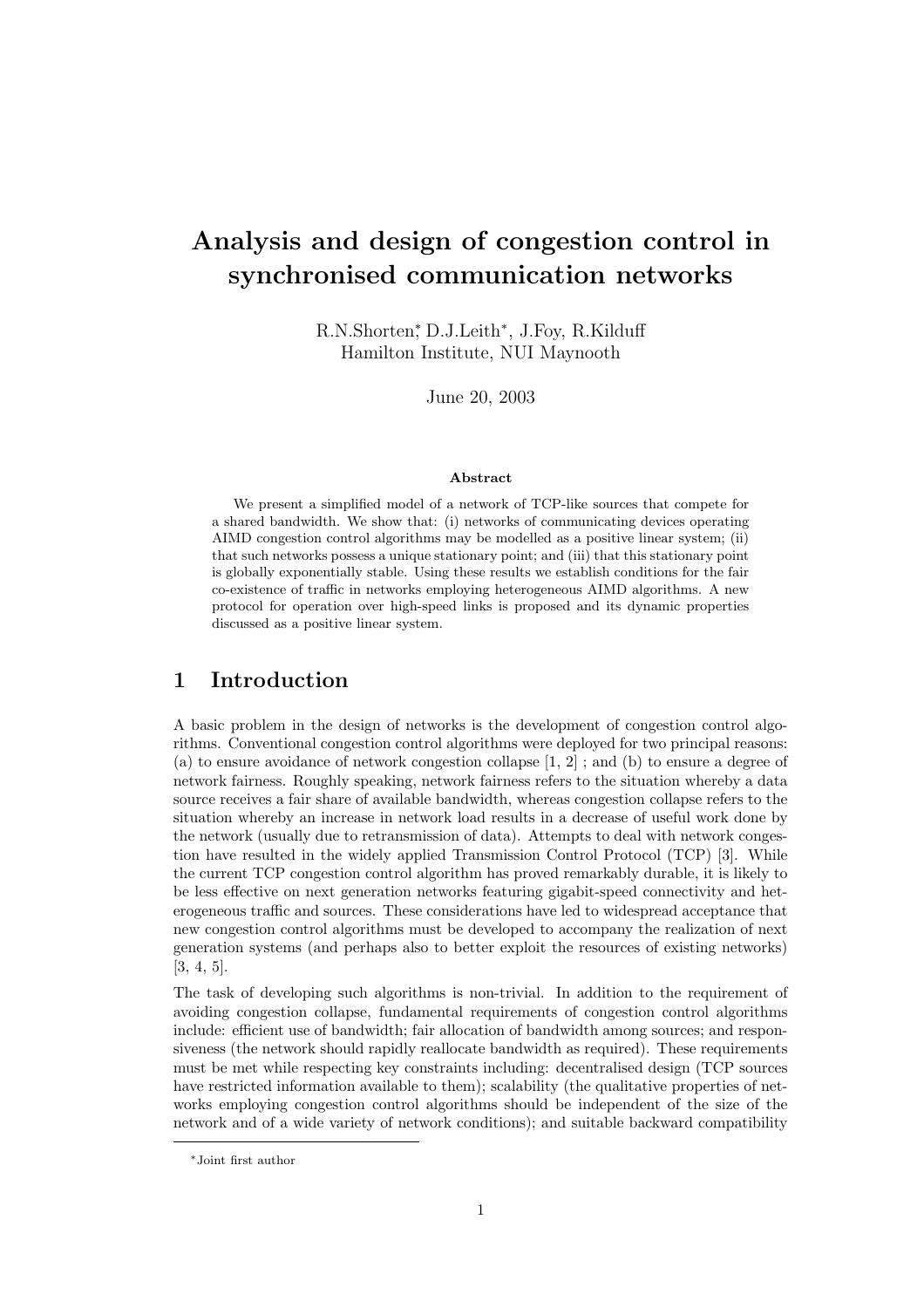with conventional TCP sources. We argue that tools from the design of feedback systems, systems theory and hybrid systems, based upon appropriate mathematical models, may provide a framework, and an enabling technology, for the principled design of such protocols.

In this paper we consider a framework for the design and analysis of networks of devices that compete for available bandwidth (or more generally a shared resource). Under certain simplifying assumptions, we show that: (i) networks of communicating devices operating additive-increase multiplicative-decrease (AIMD) congestion control algorithms may be modelled as a positive linear system; (ii) such networks possess a unique stationary point; and (iii) this stationary point is globally exponentially stable. Using these results we also establish conditions for fair co-existence of traffic in networks employing a mix of AIMD algorithms.

## 2 Definitions and mathematical preliminaries

Throughout, the following notation is adopted: IR denotes the real numbers; Z denotes the integers;  $\mathbb{R}^n$  denotes the *n*-dimensional real Euclidean space;  $\mathbb{R}^{n \times n}$  denotes the space of  $n \times n$  matrices with real entries;  $x_i$  denotes the i<sup>th</sup> component of the vector x in  $\mathbb{R}^n$ ;  $a_{ij}$ denotes the entry in the  $(i, j)$  position of the matrix A in  $\mathbb{R}^{n \times n}$ . We use the symbol  $\succ$  to denote that the entries of a matrix (vector) are greater than zero. We say that the matrix A is strictly positive if all entries of the matrix are positive; namely,  $A \succ 0$ .

Strictly positive matrices will play an important role in developing the results in this paper. We note the following important theorem for strictly positive matrices.

**Theorem 2.1** [6, 7, 8] Let  $A \in \mathbb{R}^{n \times n}$  be a strictly positive matrix. Then: (i) there is an eigenvalue  $\rho(A)$  that is simple and whose magnitude is greater that any other eigenvalue; (ii) A has a positive eigenvector  $x_p$  corresponding to  $\rho(A)$  and any non-negative eigenvector of A is a multiple of  $x_p$ ; and (iii)  $\lim_{N\to\infty} \left(\frac{1}{\rho(A)}A\right)^N = x_py_p^T$  where  $A^Ty_p = \rho(A)y_p$ ,  $x_p \succ$  $0, y_p \succ 0$ , and  $x_p^T y_p = 1$ .

**Corollary 2.1** Let  $A \in \mathbb{R}^{n \times n}$  with  $A \succ 0$ . There exists a unique vector  $x_p$  such that  $Ax_p = \rho(A)x_p, x_p \succ 0$  and  $\sum_{i=1}^n x_p = 1$ . We refer to  $x_p$  as the Perron eigenvector of the matrix A and  $\rho(A)$  as the Perron eigenvalue of the matrix A.

### 3 A network model

A network consists of sources and sinks connected together via links and routers.

#### 3.1 Links

The path between source-sink pairs consists of wireline or wireless links. We focus here on wireline links, which can be modelled as a constant propagation delay together with a queue to buffer traffic. This is typically a FIFO queue which simply drops packets that arrive when the queue is full. This is the so-called drop-tail queueing discipline.

#### 3.2 TCP Sources

The TCP standard defines a variable cwnd called the congestion window. This variable determines the number of unacknowledged packets that can be in transit at any time, i.e.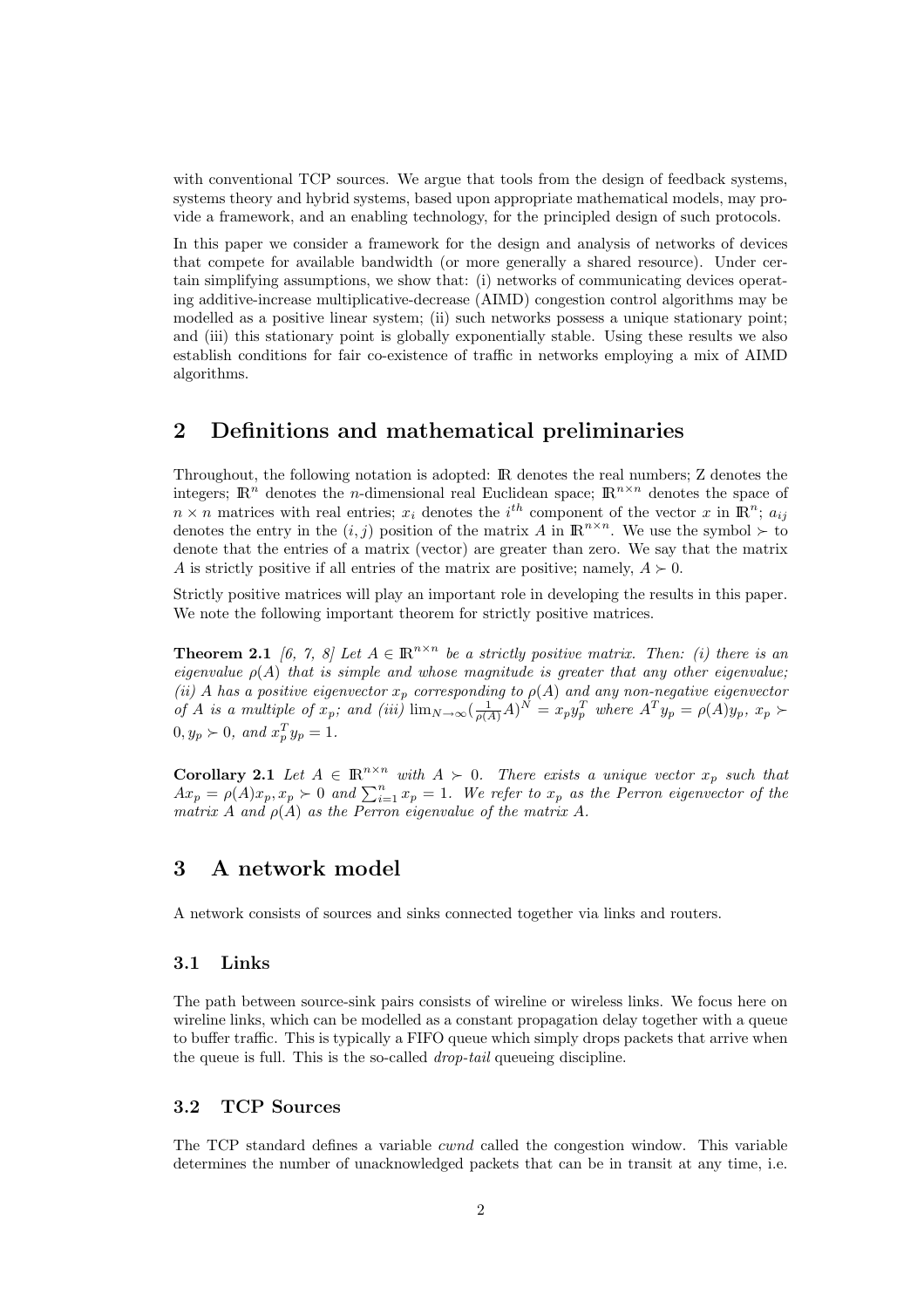the number of packets in the 'pipe' formed by the links and buffers in a transmission path. When the window size is exhausted, the source must wait for an acknowledgement (ACK) before sending a new packet. Congestion control is achieved by dynamically adapting the window size according to an additive-increase multiplicative-decrease (AIMD) law. The basic idea is for a source to gently probe the network for spare capacity and rapidly back-off its send rate when congestion is detected.

In the congestion avoidance phase, when a source  $i$  receives an ACK packet it increments its window size  $cwnd_i$  according to the additive increase law

$$
cwnd_i \rightarrow cwnd_i + \alpha_i/cwnd_i \tag{1}
$$

where  $\alpha_i = 1$  for standard TCP. Consequently, the source gradually ramps up its send rate as the number of packets successfully transmitted grows. By keeping track of the ACK packets received, the source can infer when packets have been lost en route to the destination. On detecting a loss in this way, the source enters the fast recovery phase. The lost packets are retransmitted and the window size  $cwnd_i$  of source i is reduced according to

$$
cwnd_i \rightarrow \beta_i cwnd_i \tag{2}
$$

where  $\beta_i = 0.5$  for standard TCP. It is assumed that multiple drops within a single roundtrip time lead to a single back-off action. When receipt of the retransmitted lost packets is eventually confirmed by the destination, the source re-enters the congestion avoidance phase, adjusting its window size according to (1). In summary, on detecting a dropped packet (which the algorithm assumes is an indication of congestion on the network), the TCP source reduces its send rate. It then begins to gradually increase the send rate again, probing for available bandwidth. A typical window evolution is depicted in Figure 1 ( $cwnd_i$ at the time of detecting congestion is denoted by  $w_i$  in this figure).



Figure 1: Evolution of window size

Over the kth congestion epoch three important events can be discerned: indicated by  $t_a(k), t_b(k)$  and  $t_c(k)$  in Figure 1. The time  $t_a(k)$  is the time at which the number of unacknowledged packets in the pipe equals  $\beta_i w_i(k)$ ;  $t_b(k)$  is the time at which the pipe is full so that any packets subsequently added will be dropped at the congested queue;  $t_c(k)$ is the time at which packet drop is detected by the sources. Note that we measure time in units of round-trip time (RTT). RTT is the time taken between a source sending a packet and receiving the corresponding acknowledgement, assuming no packet drop. The update law (1) corresponds to an increase in  $cwnd_i$  of  $\alpha_i$  packets per RTT.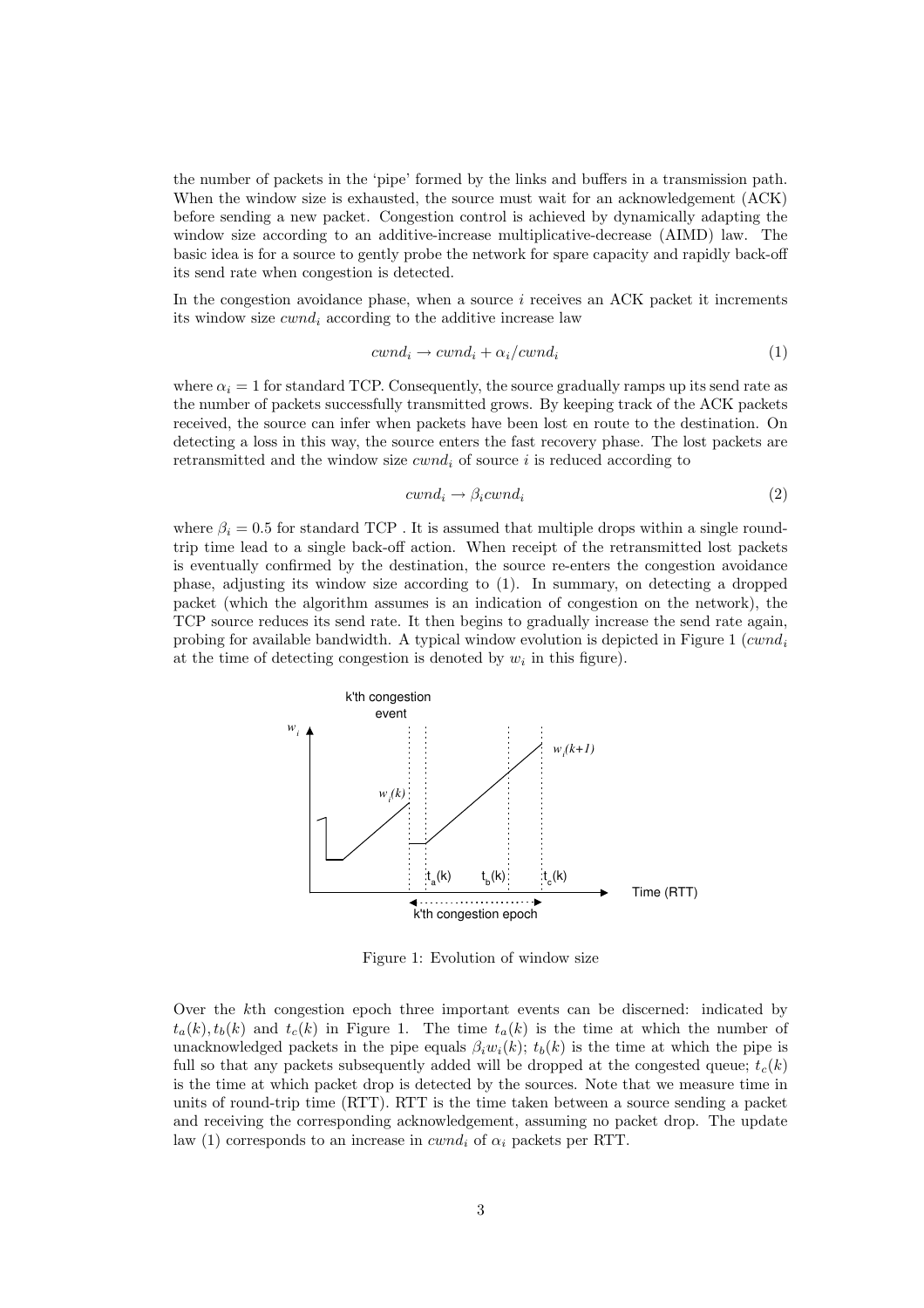#### 3.3 Network model under synchronisation

We consider a network of  $n$  AIMD sources. Each source is parameterized by an additive increase parameter and a multiplicative decrease factor, denoted  $\alpha_i$  and  $\beta_i$  respectively. These parameters satisfy  $\alpha_i > 0$  and  $0 < \beta_i < 1 \ \forall i \in \{1, ..., n\}$ . We assume that the event times  $t_a, t_b$  and  $t_c$  indicated in Figure 1 are the same for every source i.e. that the sources are synchronised. This synchronisation condition is valid, for example, when sources are constrained by a shared congested link, the round-trip propagation delay between each source and destination is identical and each source transmits at least one extra packet per round-trip time (i.e.  $\alpha_i \geq 1$ ).

Let  $w_i(k)$  denote the congestion window size of source i immediately before the kth network congestion event is detected by the sources, see Figure 1. It follows from the definition of the AIMD algorithm that the window evolution is completely defined over all time instants by knowledge of the  $w_i(k)$  and the event times  $t_a(k), t_b(k)$  and  $t_c(k)$  of each congestion epoch. We therefore only need to investigate the behaviour of these quantities.

We have that  $t_c(k) - t_b(k) = 1$ ; namely, each source is informed of congestion exactly one RTT after the first dropped packet was transmitted. Also,

$$
w_i \ge 0, \sum_{i=1}^n w_i = P + \sum_{i=1}^n \alpha_i
$$
\n(3)

where  $P$  is the maximum number of packets which can be held in the 'pipe'; this is usually equal to  $q_{max} + BT$  where  $q_{max}$  is the maximum queue length of the congested link, B is the service rate in packets per second and T is the round-trip time. At the  $(k+1)$ th congestion event

$$
w_i(k+1) = \beta_i w_i(k) + \alpha_i [t_c(k) - t_a(k)]. \tag{4}
$$

and

$$
t_c(k) - t_a(k) = \frac{1}{\sum_{i=1}^n \alpha_i} [P - \sum_{i=1}^n \beta_i w_i(k)] + 1
$$
 (5)

Substituting into (5) from (3) yields

$$
t_c(k) - t_a(k) = \frac{1}{\sum_{i=1}^n \alpha_i} \left[ \sum_{i=1}^n (1 - \beta_i) w_i(k) \right]
$$
 (6)

Hence,

$$
w_i(k+1) = \beta_i w_i(k) + \frac{\alpha_i}{\sum_{j=1}^n \alpha_i} \left[ \sum_{i=1}^n (1 - \beta_i) w_i(k) \right]
$$
(7)

The dynamics of the entire network can be described by writing all  $n$  equations in matrix form:

$$
W(k+1) = AW(k)
$$
\n(8)

where  $W^{T}(k) = [w_{1}(k), \dots, w_{n}(k)],$  and

$$
A = \begin{bmatrix} \beta_1 & 0 & \cdots & 0 \\ 0 & \beta_2 & 0 & 0 \\ \vdots & 0 & \ddots & 0 \\ 0 & 0 & \cdots & \beta_n \end{bmatrix} + \frac{1}{\sum_{j=1}^n \alpha_i} \begin{bmatrix} \alpha_1 \\ \alpha_2 \\ \vdots \\ \alpha_n \end{bmatrix} \begin{bmatrix} 1 - \beta_1 & 1 - \beta_2 & \cdots & 1 - \beta_n \end{bmatrix}
$$
  
=  $diag[\beta_i] + \frac{1}{\sum_{j=1}^n \alpha_i} g^T h,$  (9)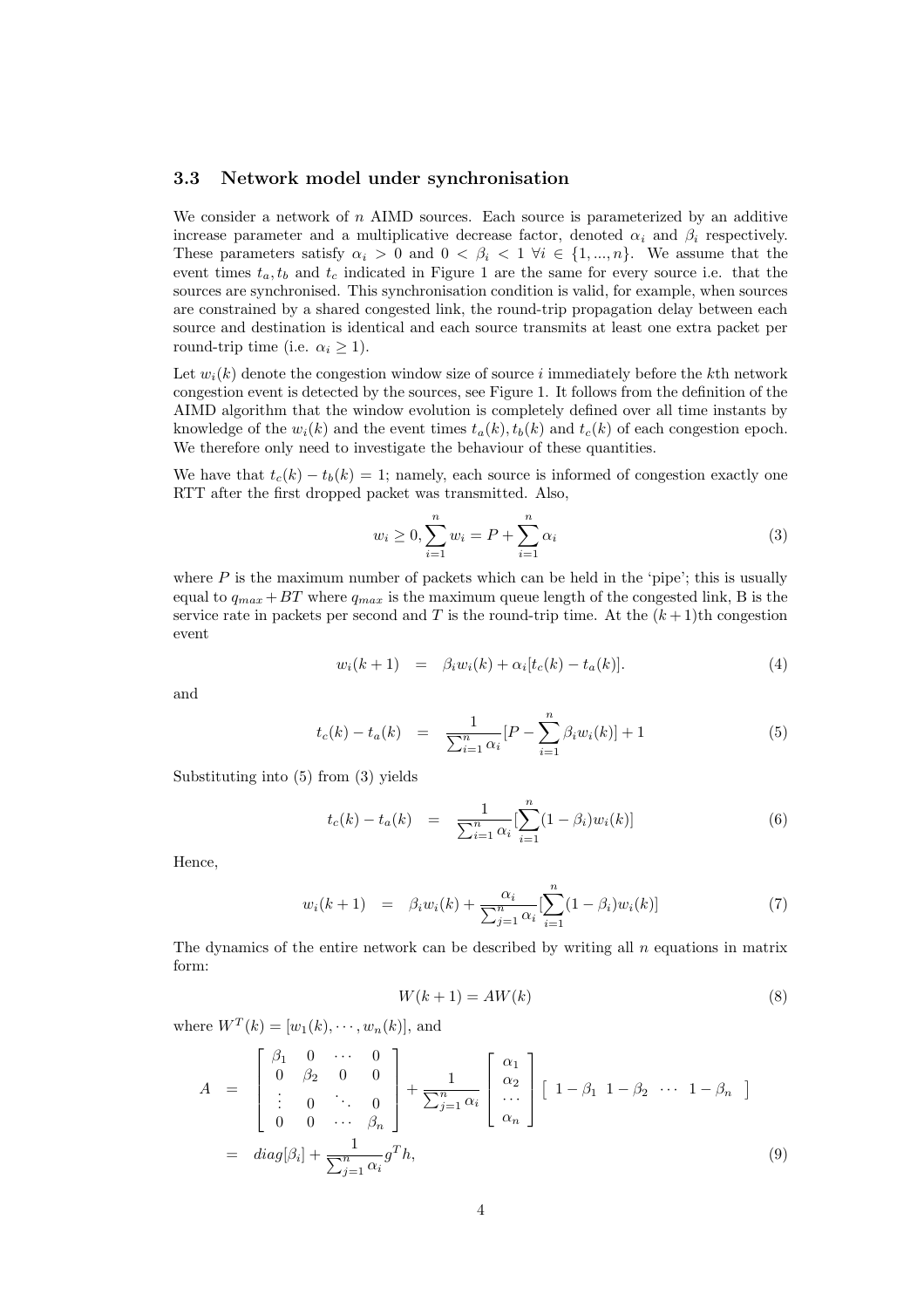with  $g^T = [\alpha_1, \alpha_2, \cdots, \alpha_n]$  and  $h^T = [1-\beta_1, 1-\beta_2, \cdots, 1-\beta_n]$ . Note that the initial condition  $W(0)$  is subject to constraint (3) (this simply ensures that the window sizes specified by  $W(0)$  are non-negative and correspond to a congestion event).

It follows that the synchronised network (8) is a positive linear system and that the matrix A is strictly positive:  $A \succ 0$  since  $\alpha_i > 0, 0 < \beta_i < 1, \forall i \in \{1, ..., n\}.$ 

Comment : We note that this model incorporates a number of key features of real networks: the hybrid nature of AIMD algorithms (e.g. [9], [10]); time-varying communication delays on links; and drop-tail queueing. The model also encompasses a network 'ecosystem' where sources employ AIMD algorithms with different increase and decrease parameters.

Comment (High-speed TCP) : The foregoing model is derived for AIMD sources where the increase and decrease parameters,  $\alpha_i$  and  $\beta_i$ , are constant (although they may differ for each source). A number of recent proposals for high-speed networks envisage varying the rate of increase and decrease as functions of window size etc. The synchronisation model is readily extended to these protocols by extending the model to include time varying parameters  $\alpha_i(k)$  and  $\beta_i(k)$  and defining the model increase parameter to be an *effective* value i.e. such that  $\alpha_i(k) = (w_i(k+1) - \beta_i w_i(k))/(t_c(k) - t_a(k)).$ 

### 4 Convergence and Stability

We now present the main mathematical results of the paper.

**Theorem 4.1** Let  $A$  be defined as in Equation  $(9)$ . Then:  $(i)$  the Perron eigenvalue of  $A$ is given by  $\rho(A) = 1$ ; (ii) the Perron eigenvector of A is given by  $x_p^T = \gamma \left[ \frac{\alpha_1}{1-\beta_1}, \dots, \frac{\alpha_n}{1-\beta_n} \right]$ , where  $\sum_{i=1}^{n} \gamma x_{pi} = 1$ ; (iii) the associated eigenvector  $y_{p}^{T}$  of  $A^{T}$  is  $[1, 1, ..., 1]$ .

**Proof :** Since A is a positive matrix, the Perron eigenvector is the only positive eigenvector. It follows by inspection that  $x_p$  is the Perron eigenvector,  $\rho(A) = 1$  and  $y_p^T = [1, 1, ..., 1]$ .

Corollary 4.1 For a network of synchronised time-invariant AIMD sources: (i) the network has a Perron eigenvector  $x_p^T = \gamma[\frac{\alpha_1}{1-\beta_1},...,\frac{\alpha_n}{1-\beta_n}]$ ; and (ii) the Perron eigenvalue is  $\rho(A) = 1$ . It follows from Theorem 2.1 that all other eigenvalues of A satisfy  $|\lambda_i(A)| < \rho(A)$ and therefore the network possesses a stationary point to which it converges asymptotically. The rate of convergence of the network to  $W_{ss}$  depends upon the second largest eigenvalue of A.

Proof : We are interested in the evolution of the system

$$
W(k+1) = AW(k),\tag{10}
$$

where  $A$  is defined by  $(9)$ . The convergence of this system is determined by

$$
\lim_{k \to \infty} W(k) = \lim_{k \to \infty} A^k W(0),
$$

From Theorem (2.1) we have

$$
\lim_{k \to \infty} \left( \frac{1}{\rho(A)} A \right)^k = x_p y_p^T,
$$

where  $x_p$  is the Perron eigenvector of A, and  $y_p$  is the associated eigenvector of  $A<sup>T</sup>$ . Hence, it follows that

$$
\lim_{k \to \infty} W(k) = \lim_{k \to \infty} A^k W(0)
$$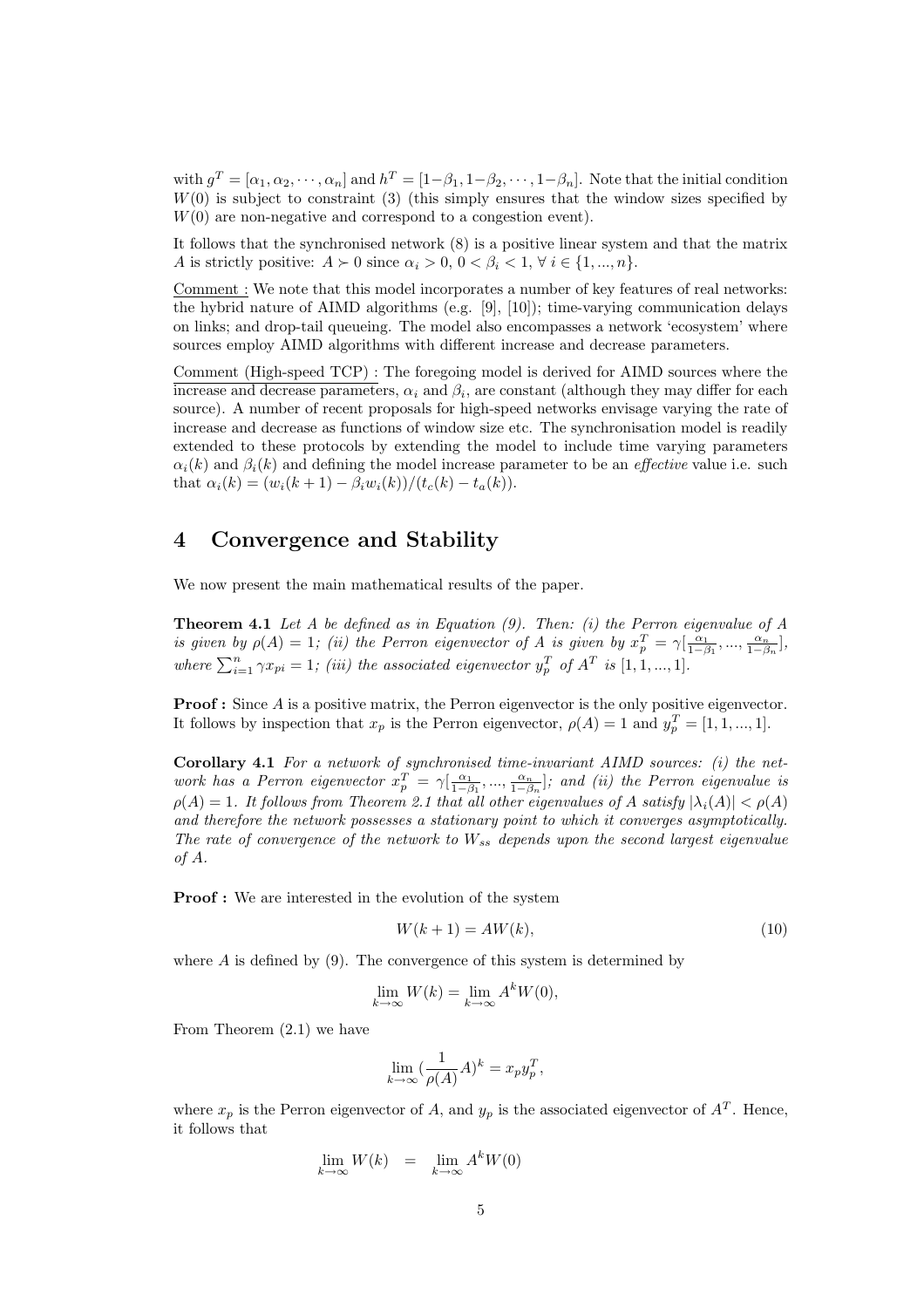= 
$$
x_p y_p^T W(0)
$$
,  
\n=  $\Theta x_p$ ,  $\Theta = y_p^T W(0) = \sum_{i=1}^n w_i(0)$ .

The rate of convergence of  $A^k$  depends on the second largest eigenvalue of A (see item (j) on page 498 in [7]).

#### Q.E.D.

Theorem 4.2 Consider a network of synchronised time-invariant AIMD sources (8) subject to constraint  $(3)$ . Then: (i) the network dynamics may be written

$$
W(k+1) = \bar{A}W(k) + W_{ss} \tag{11}
$$

where  $\bar{A} = A - x_p y_p^T$  and  $W_{ss}$  is the unique stationary point of (11); (ii) the stationary point  $W_{ss}$  is globally exponentially stable.

#### Proof :

Part (i) : We have,

$$
W(k+1) - W_{ss} = AW(k) - W_{ss}.
$$
\n(12)

with  $W_{ss} = x_p y_p^T W(0)$ . Recall that  $Ax_p = x_p$  since  $x_p$  is an eigenvector of A corresponding to the Perron eigenvalue  $(\rho(A) = 1)$ . Also,  $y_p^T W(0) = y_p^T W(k) = \Theta$  is constant owing to constraint (3). Hence,  $AW_{ss} = W_{ss}$  and

$$
W(k+1) = \bar{A}W(k) + W_{ss} \tag{13}
$$

as claimed. It follows that the stationary point  $W_{ss}$  is unique since  $y_p^T W(0) = y_p^T W(k)$  for all  $k \in Z, k > 0$ .

Part (ii) : Let  $J = M^{-1}AM$  denote the real Jordan matrix similar to A, with M the associated modal matrix. The Perron eigenvalue is real  $(\rho(A) = 1)$  and simple and so the associated Jordan block is scalar. Assume that the rows of J are ordered such that this Jordan block is the  $(1,1)$  element of J. Letting  $x_p$  denote the Perron eigenvector of A and  $y_p$  the associated eigenvector of  $A^T$ , we have that  $M^{-1}x_p = [1, 0, \cdots, 0]^T$  and  $y_p^T M$  is of the form  $y_p^T M = [1, \ast, \cdots, \ast]^T$  where the \*'s denote suitable values. Hence,

$$
\bar{J} = M^{-1}(A - x_p y_p^T)M = J - \begin{bmatrix} 1 & * & \cdots & * \\ 0 & 0 & \cdots & 0 \\ \vdots & \cdots & \cdots & \vdots \\ 0 & 0 & \cdots & 0 \end{bmatrix}
$$
(14)

Evidently, the matrix  $\bar{J}$  is identical to the J apart from the first row, in which element (1,1) is 0. Since J is upper triangular,  $\bar{J}$  has the same eigenvalues as J apart from the Perron eigenvalue which is replaced by a zero eigenvalue in  $\bar{J}$ . That is, the eigenvalues of  $\bar{J}$  all lie within the unit circle. Hence, the eigenvalues of  $\overline{A}$  also lie within the unit circle and the network dynamics are globally exponentially stable with fixed point  $W_{ss}$ .

#### Q.E.D.

Comment (Fair allocation of network bandwidth) : Let  $\alpha_i = \lambda(1-\beta_i)$   $\forall i$  and for some  $\lambda > 0$ . Then  $W_{ss}^T = \Theta/n$  [1, 1, ..., 1] i.e.  $w_1 = w_2 = ... = w_n$ . For networks where the queueing delay is small relative to the propagation delay, the send rate is essentially proportional to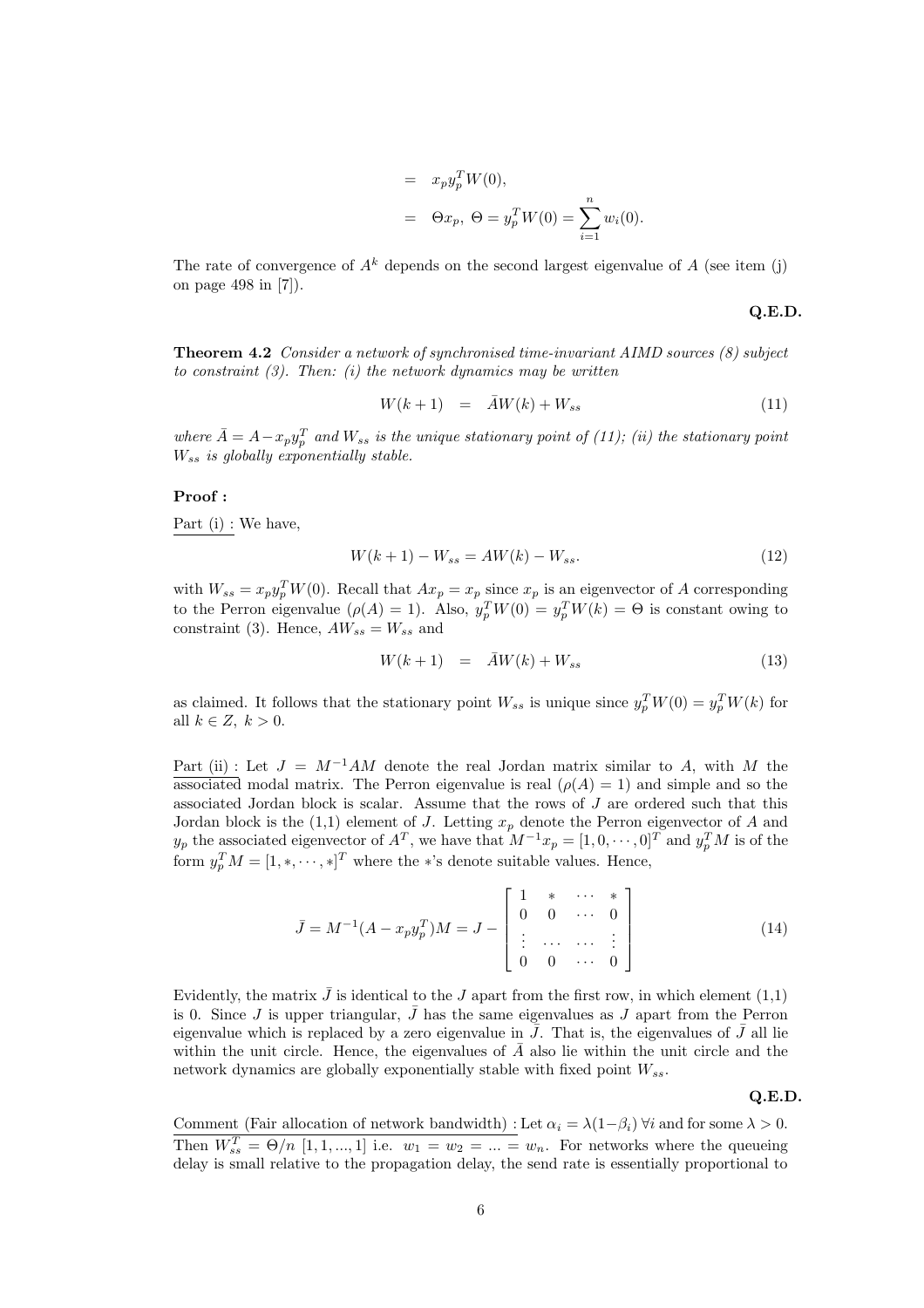the window size. In this case, it can be seen that  $\alpha_i = \lambda(1-\beta)\forall i \in \{1,..,n\}$  is a condition for a fair allocation of network bandwidth. For the standard TCP choices of  $\alpha = 1$  and  $\beta = 0.5$ , we have  $\lambda = 2$  and the condition for other AIMD flows to co-exist fairly with TCP is that they satisfy  $\alpha_i = 2(1 - \beta_i)$ ; see Figure 2 for an example. We can see from Figure 2 that the concepts of fairness and efficient utilization of network bandwidth are distinct.



Figure 2: Example of co-existence of two TCP sources with different increase and decrease parameters. (NS simulation, network parameters: 10Mb bottleneck link, 100ms delay, queue 40 packets).

Comment (Convergence) : We note the two following cases where convergence, measured in number of congestion epochs, does not depend on the network  $\alpha_i$ .

(i) All of the sources share the same increase parameter:  $\alpha_1 = \alpha_2 = \cdots = \alpha_n = \alpha$ , and

$$
A = diag[\beta_i] + \frac{1}{n} [1 \quad 1 \quad \cdots \quad 1] h \tag{15}
$$

Under these conditions the network dynamics (and so the rate of convergence) depends solely on the decrease parameters  $\beta_i$ .

(ii) All of the sources share the same decrease parameter (the  $\alpha_i$  need not be the same for all sources):  $\beta_1 = \beta_2 = \cdots = \beta_n = \beta$ , and the eigenvalues of A (other than the Perron eigenvalue) have value  $\beta$ . Thus, the rate of convergence to a fixed point is  $\beta^k$  where k is the congestion epoch and using this it follows, for example, that the 95% rise time is log 0.05/log β (giving a rise time of 4 congestion epochs when  $\beta = 0.5$ ). Note that the ratio of the  $\alpha_i$  to  $\beta$  determines the duration of the congestion epochs according to the relation (6).

#### 5 High-speed networks

While the current TCP congestion control algorithm has proved remarkably durable, it is often inefficient on modern high-speed networks [11, 12]. On such links the window sizes can be very large (perhaps tens of thousands of packets). Following a congestion event, the window size is halved and subsequently only increased by one packet per round-trip time. Thus, it can take a substantial time for the window size to recover, during which time the send rate is well below that of the link. One possible solution is to simply make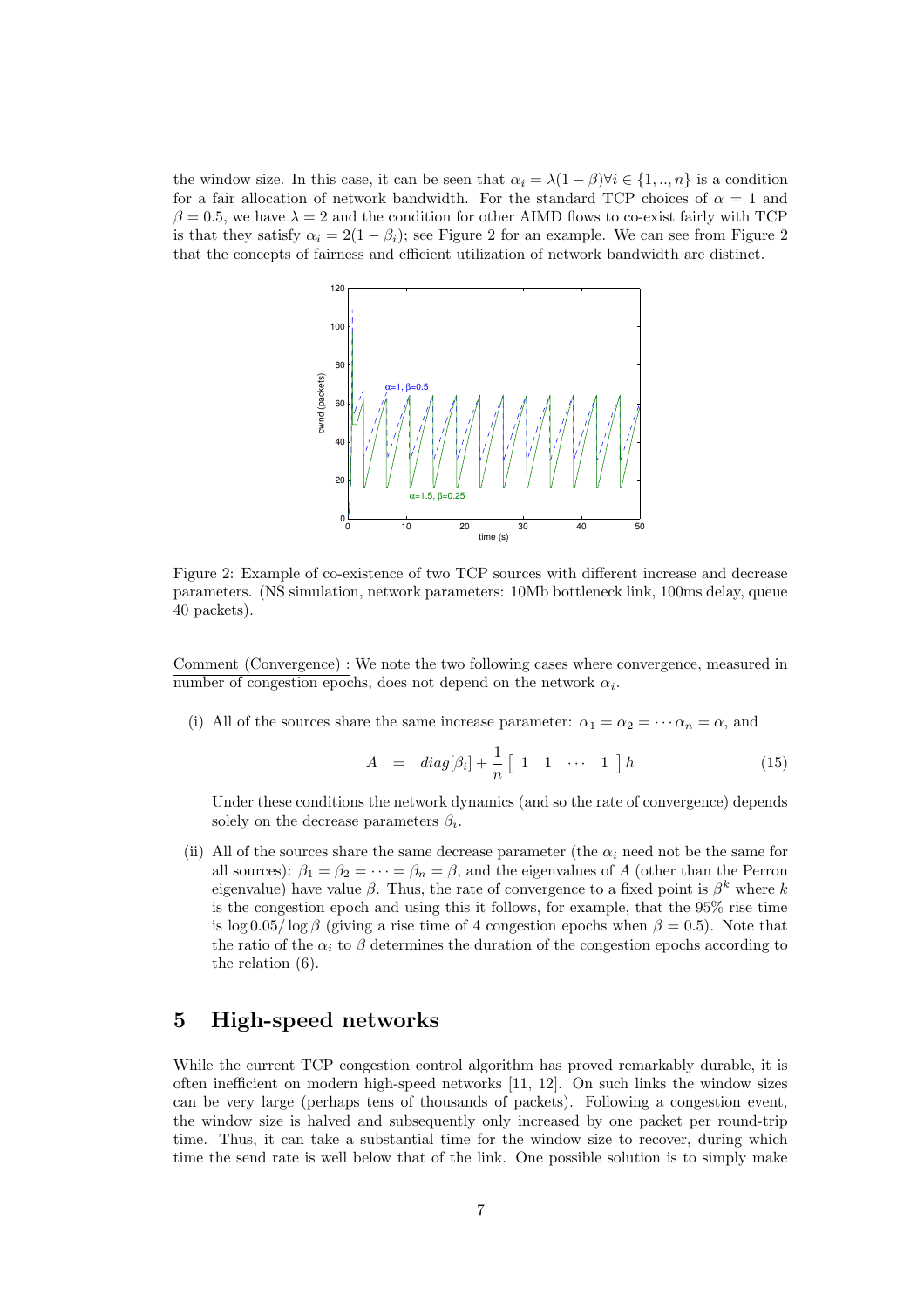the TCP increase parameter  $\alpha$  larger, thereby decreasing the time to recover following a congestion event and improving the responsiveness of the TCP flow. Unfortunately, this direct solution is inadmissable because of the requirement on lower speed networks for backward compatibility and fairness with existing TCP traffic (this requirement is relaxed in high-speed networks [12]). The requirement is thus for  $\alpha$  to be large in high-speed networks but unity in low-speed ones, naturally leading to consideration of some form of mode switch. However, mode switching creates the potential for introducing undesirable dynamic behaviours in otherwise well behaved systems and any re-design of TCP therefore needs to be carried out with due regard to such issues.

In this section we consider amending TCP to include a high-speed and a low-speed mode. In the high-speed mode the increase parameter of source i is  $\alpha_i^H$  and in the low-speed mode  $\alpha_i^L$ . On congestion, we back-off to  $\beta w_i(k) - \delta_i$ , with  $\delta_i = 0$  in low-speed mode and  $\delta_i = \beta(\alpha_i^H - \alpha_i^L)$  in high-speed mode<sup>1</sup>. The mode switch is governed by:

$$
\alpha_i = \begin{cases} \alpha_i^L & \text{cwnd}_i - (\beta w_i(k) - \delta_i) \leq \Delta^L \\ \alpha_i^H & \text{cwnd}_i - (\beta w_i(k) - \delta_i) > \Delta^L \end{cases} \tag{16}
$$

where  $cwnd_i$  is the current congestion window size of the *i*th TCP source,  $\beta w_i(k) - \delta_i$  is the size of the congestion window immediately after the last congestion event,  $\alpha_i^L$  is the increase size of the congestion window immediately after the last congestion event,  $\alpha_i$  is the increase parameter for the low-speed regime (unity for backward compatibility),  $\alpha_i^H$  is the increase parameter for the high-speed regime,  $\beta$  is the decrease parameter as usual and  $\Delta^L$  is the threshold for switching from the low to high speed regimes<sup>2</sup>. We refer to this strategy as H-TCP and a typical congestion epoch is illustrated in Figure 3.

Comment : This switching strategy differs from that proposed in [11, 12] in two key respects. Firstly, for high-speed networks a mode switch takes place in every congestion epoch. Secondly, the strategy (16) leads to a symmetric network; that is, one where the *effective*  $\alpha_i$ and  $\beta_i$  are the same for all H-TCP sources experiencing the same duration of congestion epoch.

Our strategy is motivated by the following design criteria.

- (i) Sources deploying H-TCP should behave as a normal TCP-source when operating on low-speed communication links. Such behaviour is *quaranteed* by (16) since it tests the low/high speed status of the network every congestion epoch.
- (ii) Normal AIMD sources competing for bandwidth should be guaranteed some (small) share of the available bandwidth.
- (iii) H-TCP sources competing against each other should receive a fair share of the bandwidth. This is guaranteed using symmetry and Theorem 4.1.
- (iv) H-TCP sources should be responsive. Again, this is guaranteed using symmetry and an appropriate value of  $\beta$  combined with a value of  $\alpha$  that ensures that the congestion epochs are of suitably short duration.

A model for the dynamics of this high-speed variant of TCP is derived, under the assumption of synchronisation, as follows. Consider  $n$  flows, with the *i*th flow having window increase parameters  $\alpha_i^L$  and  $\alpha_i^H$  (with  $\alpha_i^H \ge \alpha_i^L > 0$ ), decrease parameter  $0 < \beta < 1$  and high-speed threshold  $\Delta^L$ . Note that when  $\alpha_i^H = \alpha_i^L$  we recover the standard AIMD algorithm for the ith flow. The window sizes evolve according to

$$
w_i(k+1) = \beta w_i(k) - \delta_i + \alpha_i^L(t_b(k) - t_a(k)) + \alpha_i^H(t_d(k) - t_b(k))
$$
 (17)

<sup>&</sup>lt;sup>1</sup>This ensures that the combined initial window size  $\sum_{i=1}^{n}(\beta w_i(k) - \delta_i)$  following a congestion event is the same regardless of the source modes before congestion

<sup>2</sup>This strategy can be developed to include several mode switches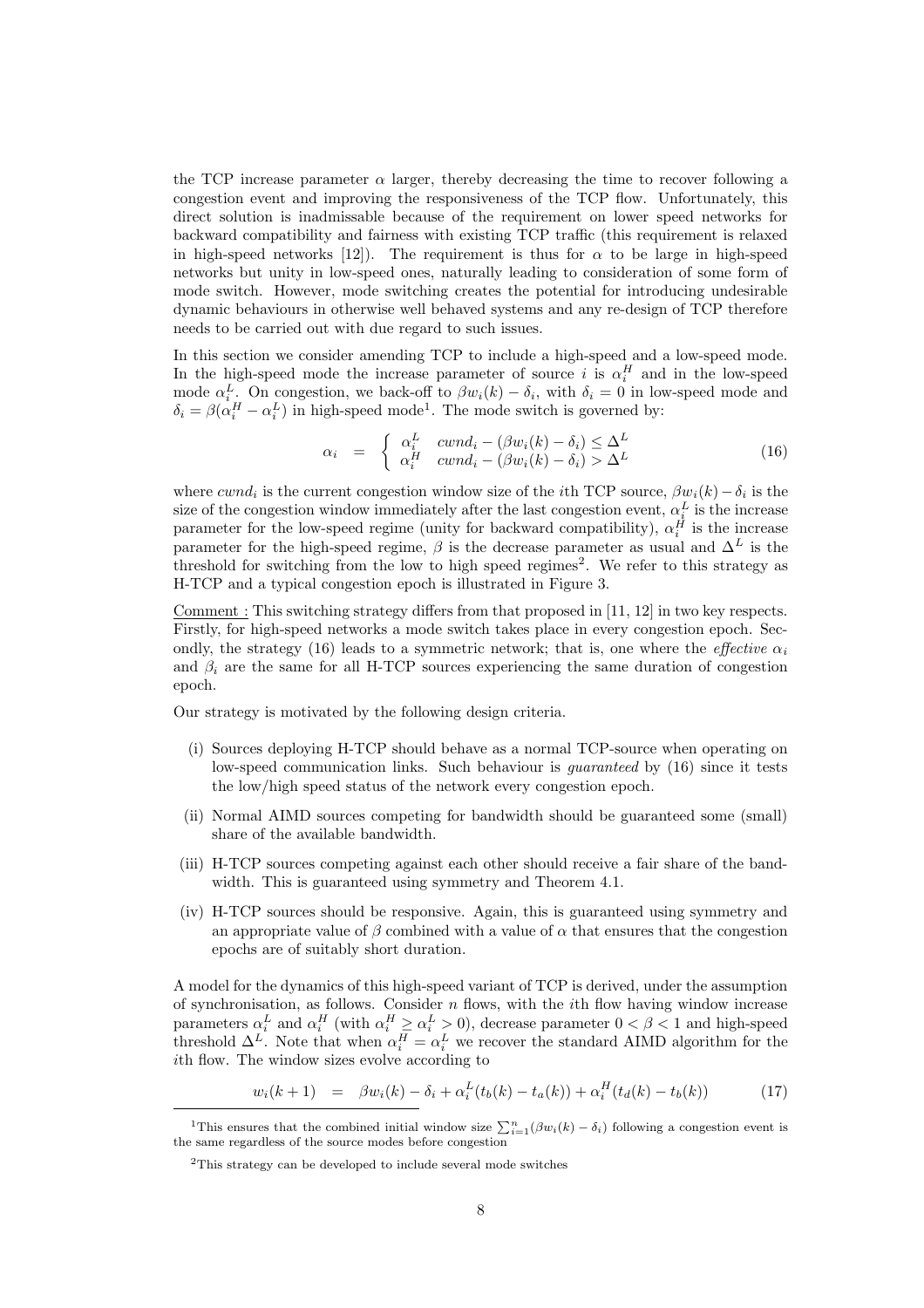

Figure 3: Evolution of window size with high-speed H-TCP algorithm

with

$$
t_b(k) - t_a(k) = \min[\Delta^L, \frac{1}{\sum_{i=1}^n \alpha_i^L} \sum_{i=1}^n (1 - \beta) w_i(k) - \delta_i]
$$
 (18)

and

$$
t_d(k) - t_b(k) = \begin{cases} 0 & t_b(k) - t_a(k) \leq \Delta^L \\ \frac{1}{\sum_{i=1}^n \alpha_i^H} \sum_{i=1}^n [(1-\beta)w_i(k) - \delta_i - \alpha_i^L \Delta^L] & otherwise \end{cases} \tag{19}
$$

As usual the initial condition is subject to the constraint that  $\sum_{i=1}^{n} w_i(0) = P + \sum_{i=1}^{n} \alpha_i^H$  to ensure that the window sizes specified correspond to a congestion event.

While the dynamics involve a mode switch, it is straightforward to verify that switching sequences with more than a single switch do not exist as solutions to these dynamics. That is, repeated switching is not possible. We proceed as follows. When the sources operate in high-speed mode, the dynamics of the network can be described in the matrix form

$$
W(k+1) = \bar{A}W(k) + W_{ss} + V \tag{20}
$$

where  $\overline{A}$  and  $W_{ss}$  are defined as in Theorem 4.2 and

$$
A = \beta I + \frac{1}{\sum_{1}^{n} \alpha_i^H} gh^T \tag{21}
$$

with  $g^T = [\alpha_1^H, ..., \alpha_n^H], h^T = [1 - \beta, ..., 1 - \beta]$ , and V is an *n*-vector whose jth element is given by  $v_j = \alpha_j^L \Delta^L - \delta_j - \frac{\alpha_j^H}{\sum_{i=1}^n \alpha_i^H} \sum_{i=1}^n [\delta_i + \alpha_i^L \Delta^L].$ 

The convergence, fairness and stability results of the previous section apply directly. That is, any network possesses a unique stationary point and this point is globally exponentially stable; and the stationary point is fair for sources with matching increase and decrease parameters.

The performance of this high-speed algorithm is illustrated in Figure 4 using an NS packetlevel simulation. Two high-speed flows with the same increase and decrease parameters are shown. As expected, the stationary solution is fair. It can be seen that convergence is rapid,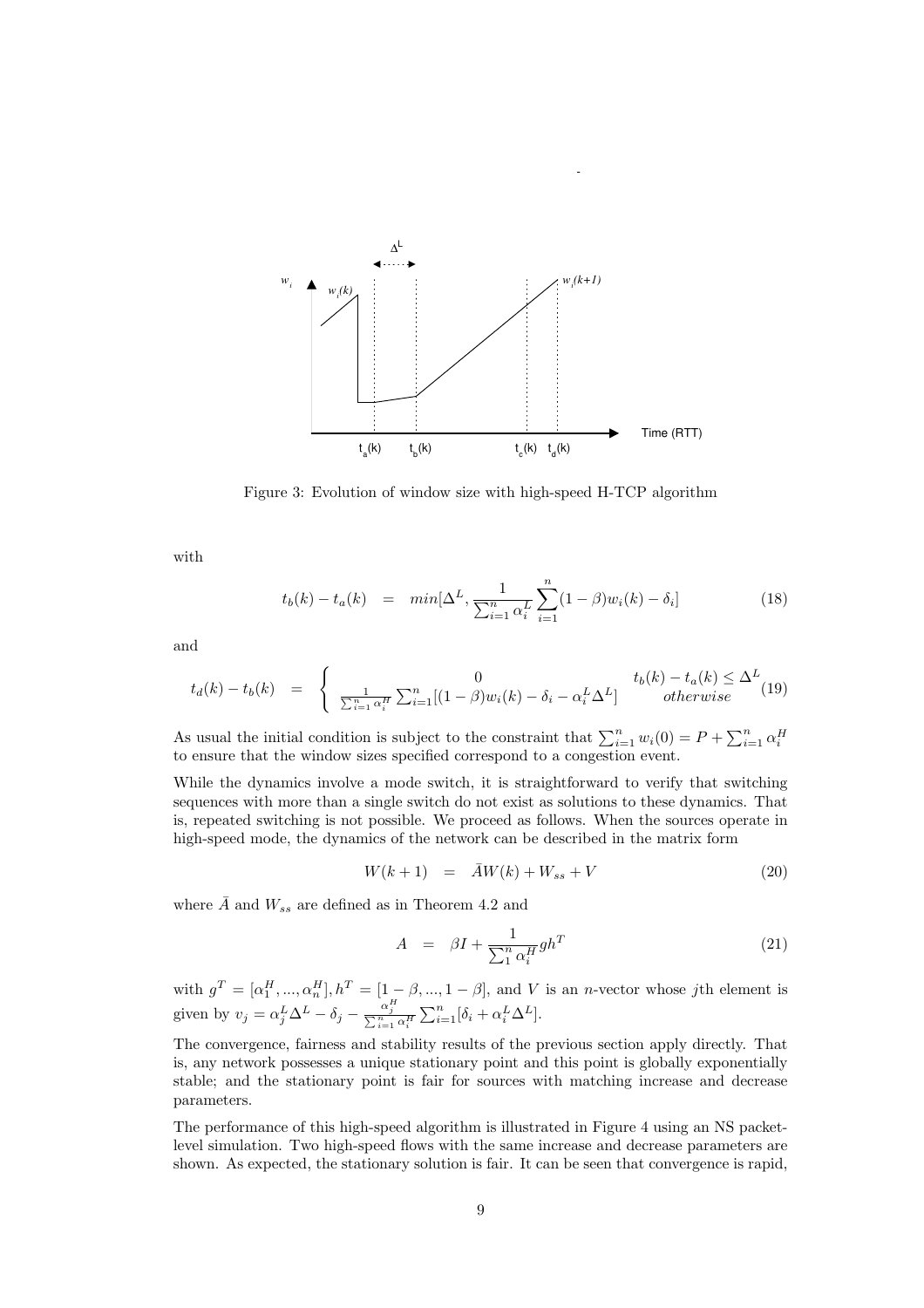

Figure 4: Example of two H-TCP flows illustrating rapid convergence to fairness - the second flow experiences a drop early in slow-start focussing attention on the responsiveness of the congestion avoidance algorithm (NS simulation, network parameters: 500Mb bottleneck link, 100ms delay, queue 500 packets; TCP parameters:  $\alpha^L = 1, \alpha^H = 20, \beta = 0.5, \Delta^L = 19$ corresponding to a window size threshold of 38 packets).

taking approximately 4 congestion epochs which is in agreement with the rise time analysis for  $\beta = 0.5$ .

An important consideration in the design of H-TCP is backward compatibility; namely when deployed in low-speed networks H-TCP sources should co-exist fairly with sources deploying standard TCP ( $\alpha = 1, \beta = 0.5$ ). This requirement introduces the constraint that  $\alpha^L = 1, \beta = 0.5$ . When the duration of the congestion epochs is less than  $\Delta^L$ , the effective increase parameter for high-speed sources is unity and the fixed point is fair when a mixture of standard and high-speed flows co-exist. When the duration of the congestion epochs exceeds  $\Delta^L$ , the network stationary point may be unfair. The degree of unfairness depends on the amount by which the congestion epochs exceeds  $\Delta^L$ , with a gradual degradation of network fairness as the congestion epoch increases; see, for example, Figure 5.

For comparison, the behaviour of the High-Speed TCP (HS-TCP) algorithm proposed in [12] is shown in Figure 6. The rate of convergence is evidently rather slow. In this simulation, the second flow experiences a packet drop early in slow-start and this focuses attention on the responsiveness of the congestion avoidance algorithm. While slow-start might be amended to improve start-up performance in this particular case, this does not remove the difficulties associated with the unresponsiveness of the congestion avoidance algorithm. A second simulation is shown in Figure 7 where a cross-flow disturbs two HS-TCP flows. Slow convergence back to fairness is evident and this would be unaffected by changes to slowstart. For comparison, the corresponding time histories for H-TCP are shown in Figure 8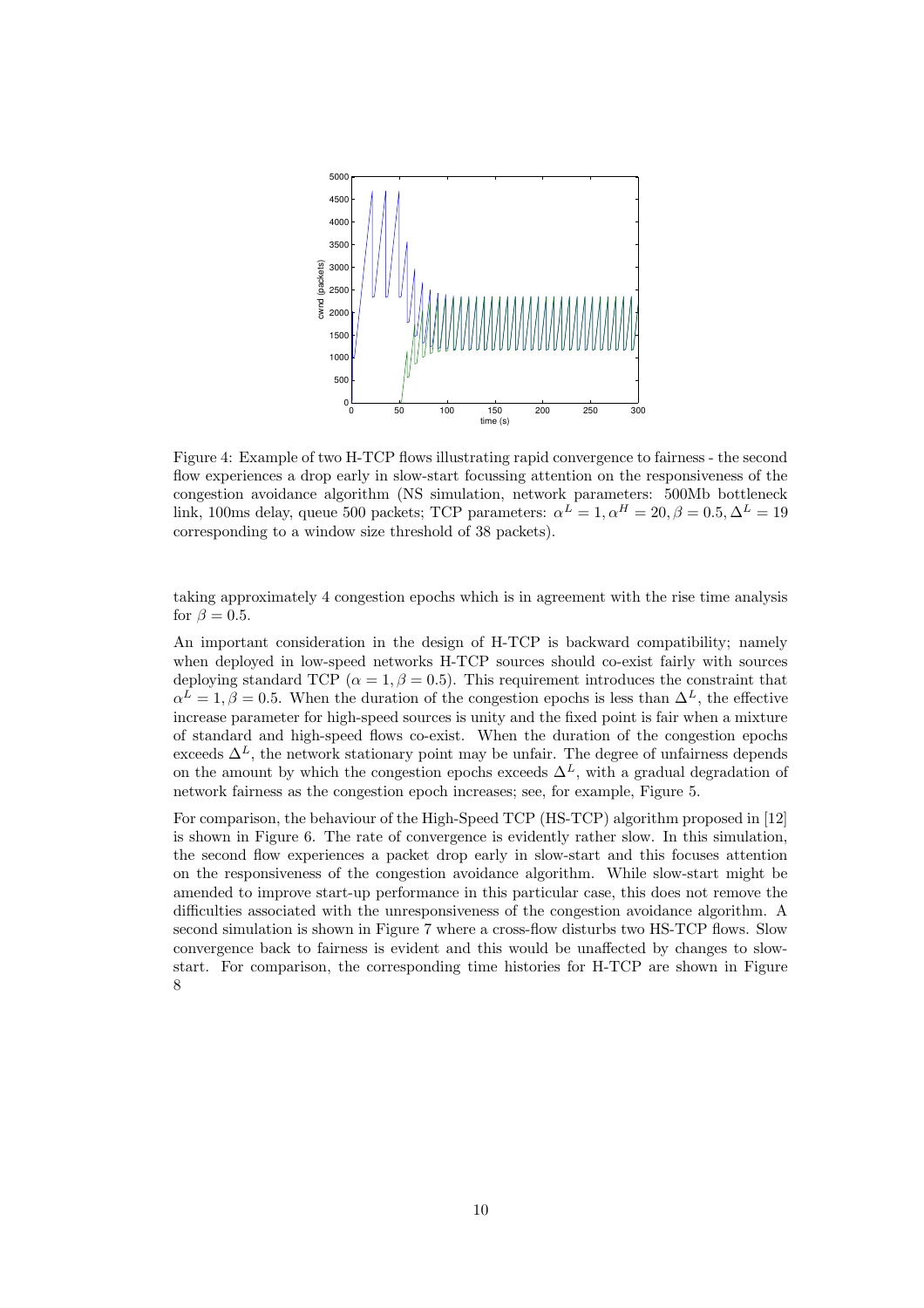

Figure 5: Example of standard TCP and H-TCP flows co-existing on a low speed link (NS simulation, network parameters: 5Mb bottleneck link, 100ms delay, queue 44 packets; H-TCP parameters:  $\alpha^L = 1, \alpha^H = 20, \beta = 0.5, \Delta^L = 19$ .



Figure 6: Example of two HS-TCP flows - the second flow experiences a drop early in slowstart focussing attention on the responsiveness of the congestion avoidance algorithm (NS simulation, network parameters: 500Mb bottleneck link, 100ms delay, queue 500 packets)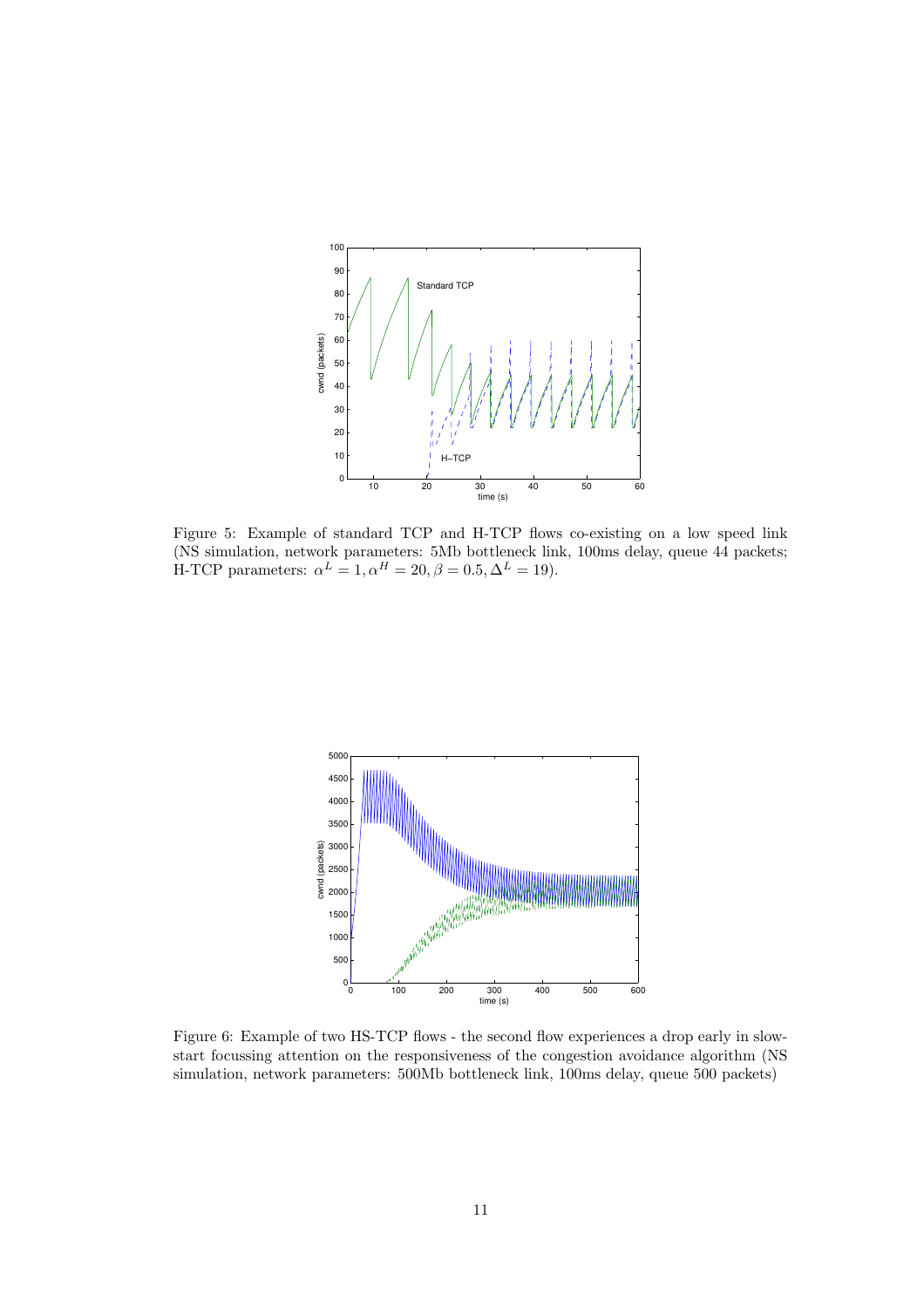

(b) Network topology

Figure 7: Example of two HS-TCP flows with a cross-flow active between 150-200 seconds. The sluggish response of the HS-TCP flows is evident (NS simulation, bottleneck link is between nodes 3 and 5: 500Mb, 100ms delay, queue 500 packets; HS-TCP cross-flow is between nodes 1 and 2).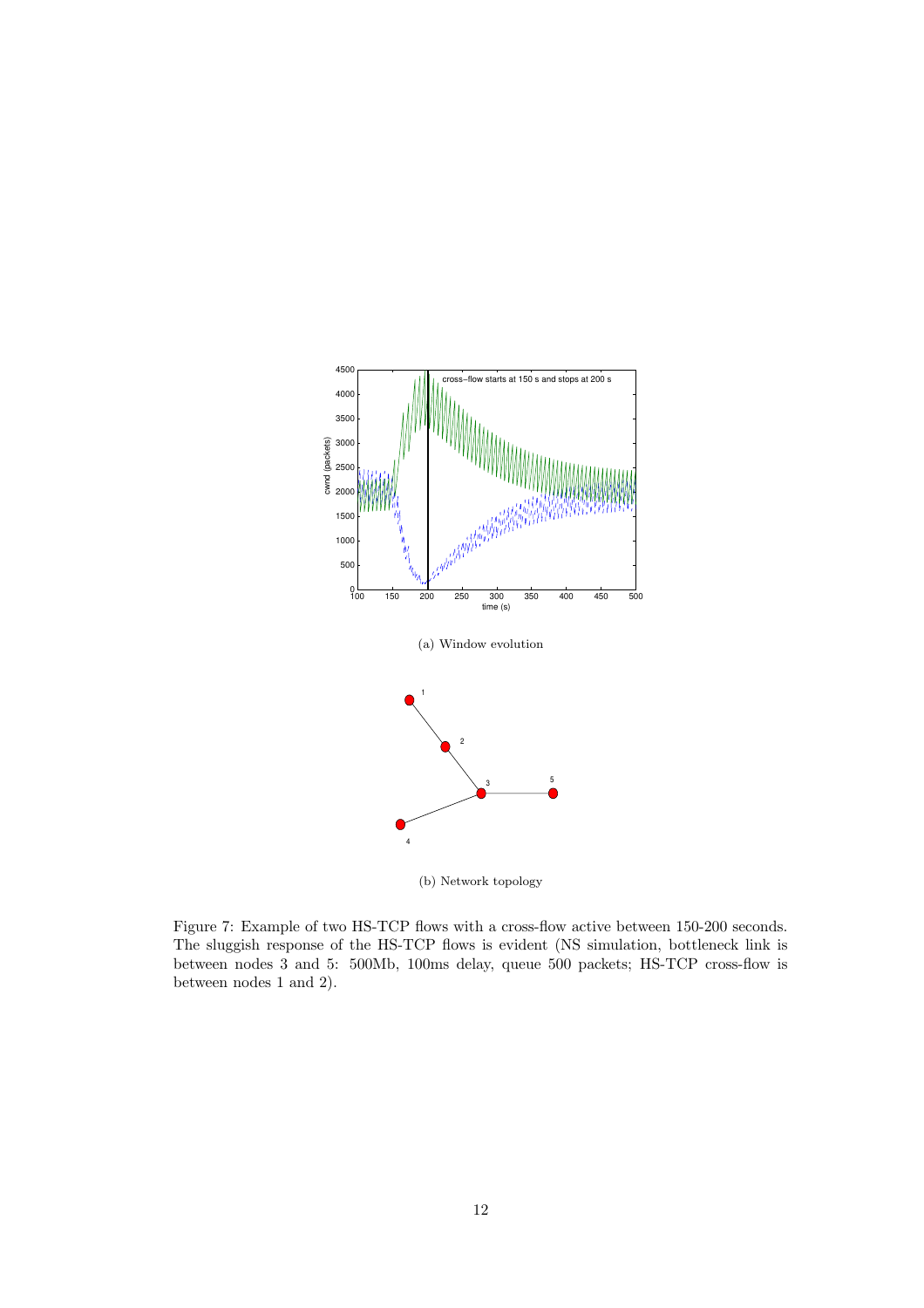

Figure 8: Example of two H-TCP flows with a cross-flow active between 150-200 seconds. (NS simulation, bottleneck link is between nodes 3 and 5: 500Mb, 100ms delay, queue 500 packets; H-TCP parameters:  $\alpha^L = 1, \alpha^H = 20, \beta = 0.5, \Delta^L = 19$ .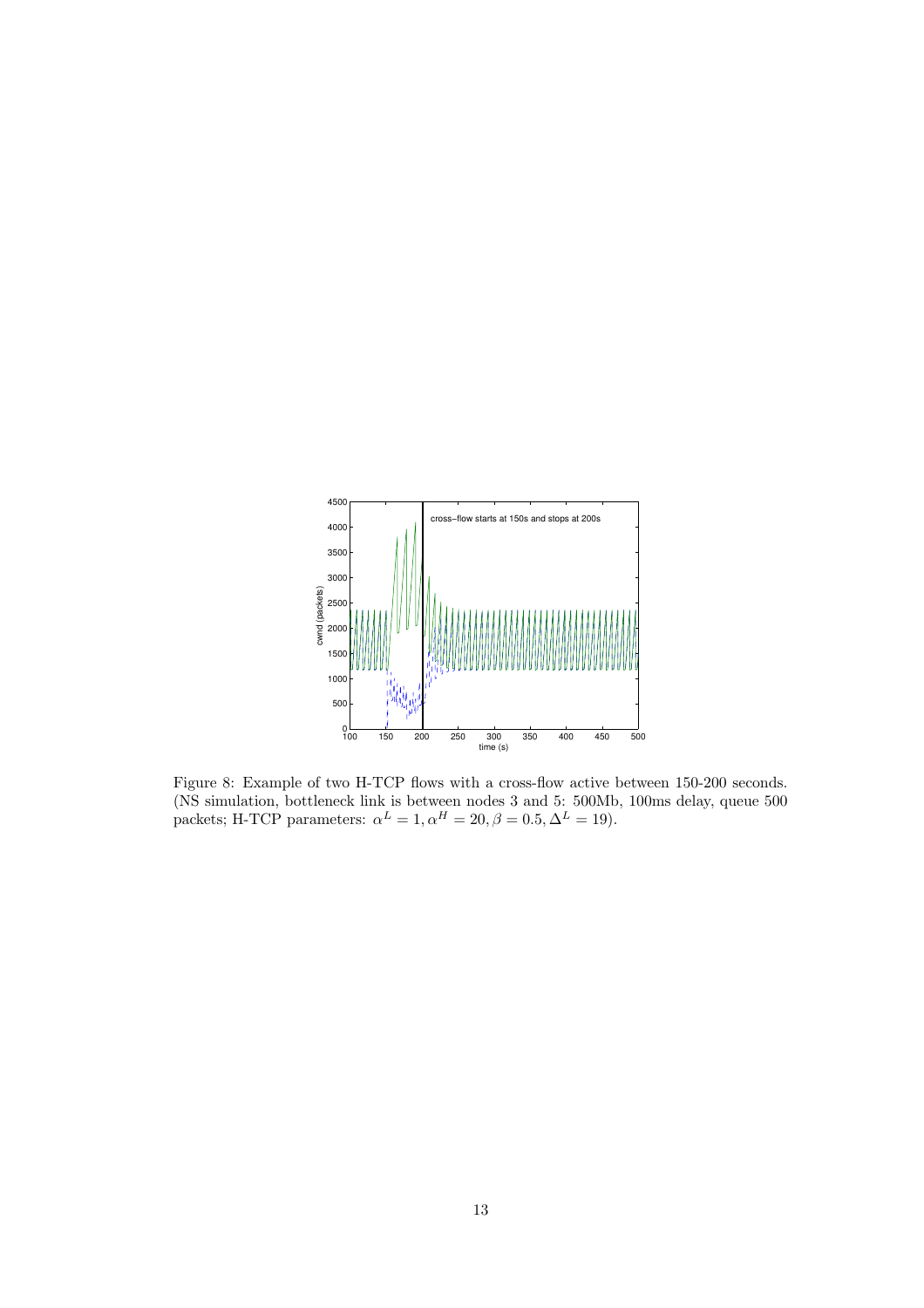### 6 Concluding remarks

In this paper we present a simple model of a network of sources competing for a shared bandwidth. This model incorporates the hybrid nature of the TCP algorithm, time-varying delays on links, and drop-tail queueing (all features of networks of TCP sources). We show that networks satisfying our assumptions are very well behaved; namely, such networks always have a unique, globally exponentially stable stationary point. Using this model, conditions are established for a fair allocation of network bandwidth in networks employing a mix of AIMD algorithms, and for the convergence of the global network to its stationary point. Finally, these ideas are extended to develop and study an example protocol for high-speed networks. This protocol is demonstrated to possess an attractive combination of responsiveness and fairness on high-speed networks as well as fairness with standard TCP in low-speed environments. Future work will include the extension of the model and analysis to situations where the synchronisation assumption is relaxed.

# Acknowledgements

This work was supported by Science Foundation Ireland grant 00/PI.1/C067. This work was also partially supported by the European Union funded research training network *Multi-*Agent Control, HPRN-CT-1999-00107<sup>3</sup> and by the Enterprise Ireland grant SC/2000/084/Y. Neither the European Union or Enterprise Ireland is responsible for any use of data appearing in this publication.

### References

- [1] V. Jacobson, "Congestion avoidance and control," in Proceedings of SIGCOMM, 1988.
- [2] S. Floyd and K. Fall, "Promoting the use of end-to-end congestion control in the internet," IEEE/ACM Transactions on Networking, vol. 7, no. 4, pp. 458–472, 1999.
- [3] Various authors, "Special issue on tcp performance in future networking environments," IEEE Commuications magazine, vol. 39, no. 4, pp. –, 2001.
- [4] S. Low, F. Paganini, and J. Doyle, "Internet congestion control," IEEE Control Systems Magazine, vol. 32, no. 1, pp. 28–43, 2002.
- [5] Various authors, "Special issue on internet technology and convergence of communication services," *Proceedings of the IEEE*, vol. 90, no. 9, pp. –, 2002.
- [6] A. Berman and R. Plemmons, Nonnegative matrices in the mathematical sciences. SIAM, 1979.
- [7] R. Horn and C. Johnson, Matrix Analysis. Cambridge University Press, 1985.
- [8] L. Farina and S. Rinaldi, Positive linear systems: Theory and applications. Wiley, 2000.
- [9] J. Hespanha, S. Hohacek, K. Obrarzka, and J. Lee, "Hybrid model of tcp congestion control," in Hybrid Systems: Computation and Control, pp. 291–304, 2001.
- [10] M. Branicky, V. Borkar, and S. Mitter, "A unified framework for hybrid control: model and optimal control theory," IEEE Transactions on Automatic Control, vol. 43, no. 1, pp. 31–45, 1998.

<sup>&</sup>lt;sup>3</sup>This work is the sole responsibility of the authors and does not reflect the European Union's opinion